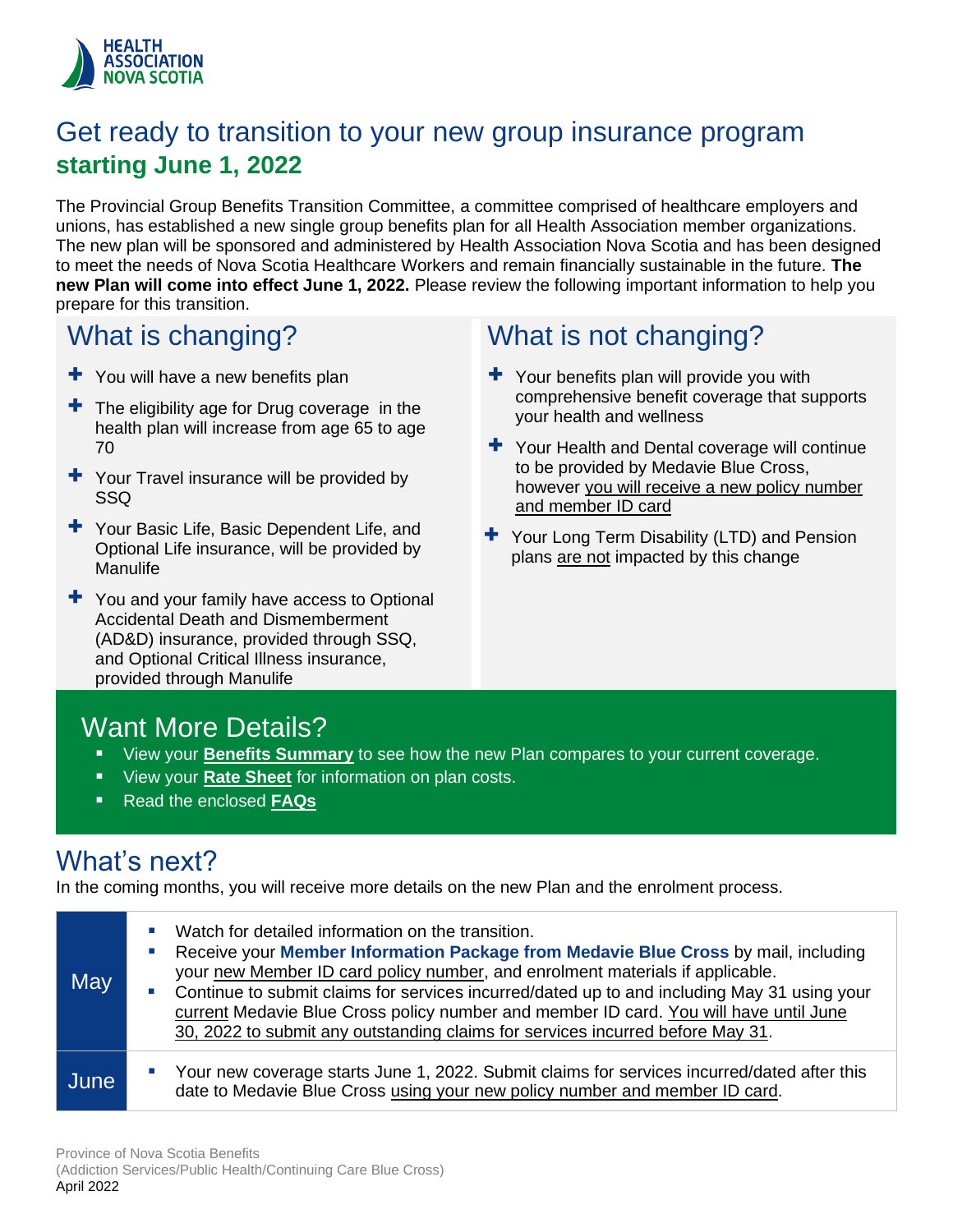### <span id="page-1-0"></span>Frequently Asked Questions (FAQs)

#### **Why am I moving to a new benefits plan?**

The Provincial Group Benefits Transition Committee, a committee comprised of healthcare employers and unions, completed a comprehensive review of existing Health Association Nova Scotia member plans to establish a new single group benefits plan for NSH/IWK employees and other Health Association member organizations. The committee has worked to ensure the new benefits Plan provides comprehensive coverage, is readily accessible for plan members across the province, and supports plan member health and well-being.

#### **What will happen to my coverage between April 1, 2022 and June 1, 2022?**

You will continue to participate in your current benefits plan under the existing policy number until June 1, 2022. On June 1, 2022, you will transition to the new group benefits plan / policy number.

**Important note:** your claims history will carry over to the new Plan effective June 1, 2022. This means any claims made prior to May 31, 2022 will count towards the applicable maximums under the new Plan.

#### **How will my coverage change June 1, 2022**?

Bringing all Health Association Nova Scotia member organizations under one benefits plan may result in some changes in your current coverage and providers. Depending on your current coverage, the impact will vary. Please see your **[Benefits Summ](#page-2-0)ary** for details on how the new Plan compares to your current coverage.

#### **How do I submit claims during the transition?**

**For Expenses Incurred and Dated up to May 31, 2022:** Claims for services incurred/dated up to and including May 31 should be submitted to Medavie Blue Cross using your current policy number and member ID card. You will have until June 30, 2022 to submit any outstanding claims for services incurred before May 31.

**For Expenses Incurred and Dated starting June 1, 2022:** Claims for services incurred/dated starting June 1, 2022 must be submitted to Medavie Blue Cross using your new policy number and member ID card. Please show your new Medavie Blue Cross card to your providers.

#### **Will my costs for coverage change on June 1, 2022?**

We complete an annual review of our benefits program to ensure that premium rates are adequate to pay expected claims and expenses in the coming year. For the 2022 plan year, we based the annual renewal exercise on the new benefits Plan, meaning there will be a change to your rates effective June 1, 2022. Depending on your current plan, the impact on your individual rates may vary. Please see your **[Rate Sheet](#page-8-0)** for detailed information on your costs.

#### **When will I get more information about the change and the transition?**

You will receive more information on the new Plan in the coming months, including your new Medavie Blue Cross information, and details on enrolling if applicable.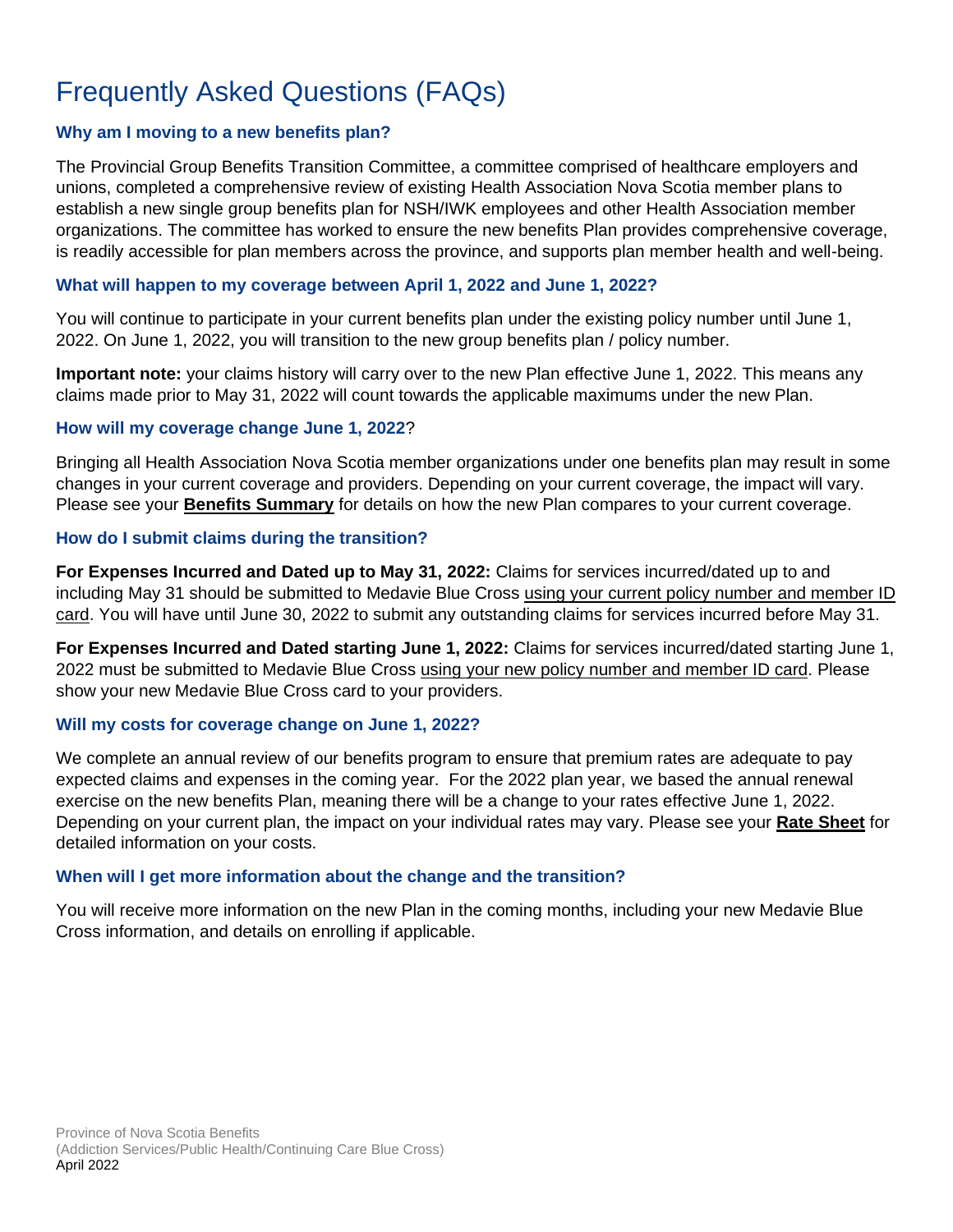<span id="page-2-0"></span>

# Your New Group Benefits Summary

### Effective June 1, 2022

This benefits summary outlines your new coverage as an **active** employee, as well as provides a comparison to what you have today. The shading in blue indicates a change. This is a complete summary of Health Association Nova Scotia benefits. **You may be enrolled in all or some of the benefits offered by your employer.**

There were several key objectives in designing the new plan, including a mandate to be **cost-neutral** – meaning the new plan design could not exceed the fixed budget, while tailoring to provide better value in key areas. Other objectives include:



**Retain similar coverage** to what you enjoy today



**Align to market best practices** for comprehensive, sustainable and equitable coverage



**Enhance value** by identifying areas of low-value and improving coordination with other payers (e.g. public programs and drug manufacturers)



**Promote health** by reinvesting savings in wellness, including chronic illness management and mental health support



**Reduce risk** for plan members and plan by providing important and valuable protection



**Improve member experience and access** to benefits/services, including easier claims submission

### **Eligibility**

You, your spouse, and your dependent child(ren) will continue to be eligible for coverage under the new plan provided they meet the definitions in the member booklets. Note the age limit for Dependent Children Student Eligibility has increased from age 25 to 26.

Coverage for you and your dependents terminates at the earlier of your retirement (note you may be eligible for postretirement benefits) or termination of employment, or the following milestones:

|                                  | <b>Current Plan</b>                             | <b>NEW PLAN</b><br>(June 1, 2022)                                            |  |
|----------------------------------|-------------------------------------------------|------------------------------------------------------------------------------|--|
| <b>Health Plan</b>               |                                                 |                                                                              |  |
| Drug coverage                    | For you: you reach age 65                       | For you: you reach age 70                                                    |  |
|                                  | For your spouse: your spouse reaches age 65     | For your spouse: your spouse reaches age 70                                  |  |
| Travel                           |                                                 | No age limit                                                                 |  |
| All other coverage               |                                                 | No age limit                                                                 |  |
| <b>Other Plans</b>               |                                                 |                                                                              |  |
| Dental                           |                                                 | No age limit                                                                 |  |
| Basic & Dependent                | No age limit                                    | For you: No age limit                                                        |  |
| Life Insurance                   |                                                 | For your spouse: you reach age 70                                            |  |
| <b>Optional Critical Illness</b> |                                                 | For you and your dependent child(ren): you reach                             |  |
|                                  | Not covered                                     | age 70                                                                       |  |
|                                  |                                                 | For your spouse: you or your spouse reaches age<br>70, whichever is earliest |  |
| Optional Life Insurance          | For you: no age limit                           | For you: you reach age 70                                                    |  |
|                                  | For your dependent child(ren): you reach age 70 | For your spouse and your dependent child(ren):                               |  |
|                                  | For your spouse: you or your spouse must be     | you or your spouse reaches age 70, whichever is                              |  |
|                                  | under age 70                                    | earliest                                                                     |  |
| Optional AD&D<br>Insurance       |                                                 | For you and your dependent child(ren): you reach<br>age 70                   |  |
|                                  | Not covered                                     | For your spouse: you or your spouse reaches age<br>70, whichever is earliest |  |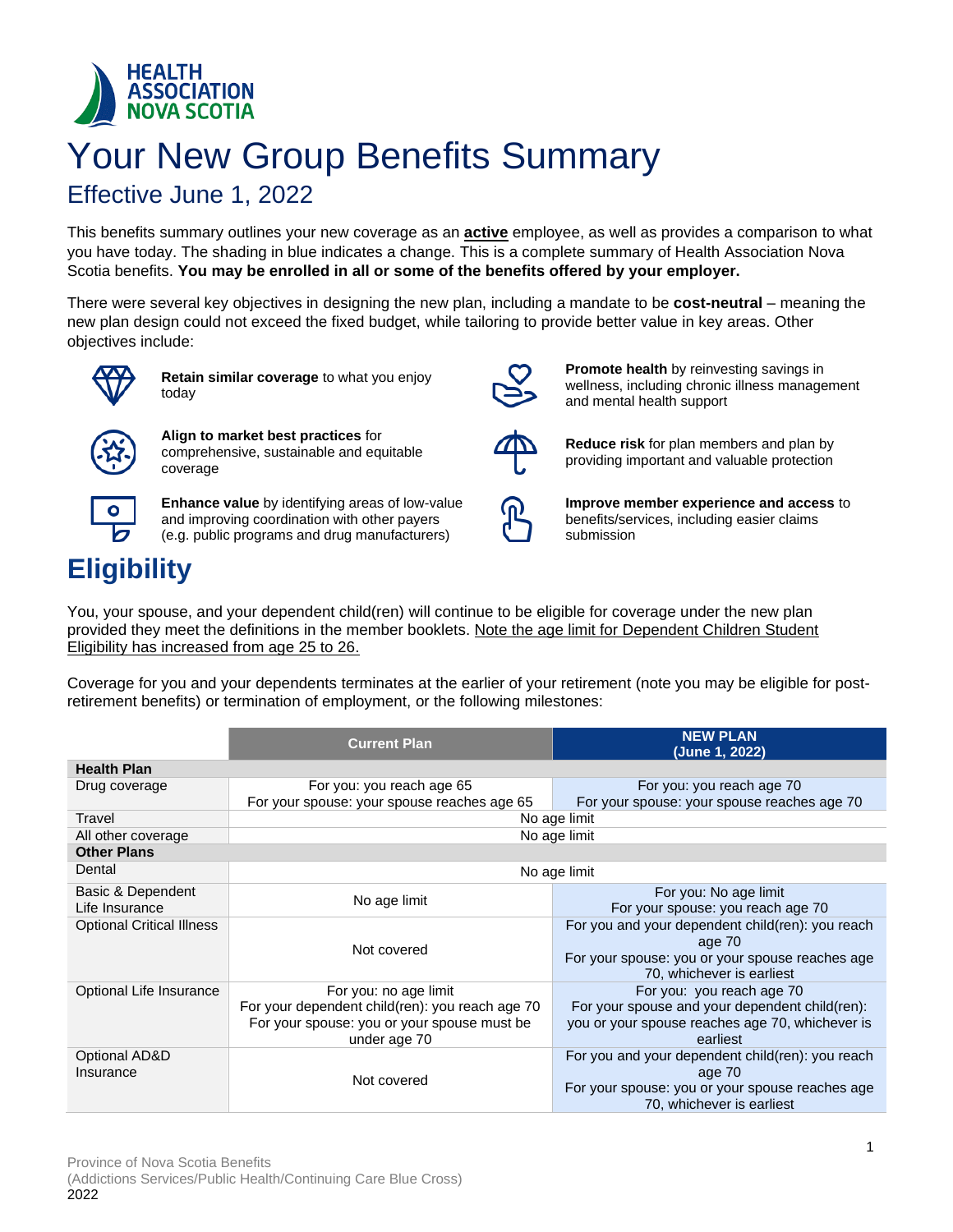# **Health**

|                      |  |                                                    | <b>Current Plan</b>                                                                                                              | <b>NEW PLAN</b><br>(June 1, 2022)                                                                                                                                     |  |
|----------------------|--|----------------------------------------------------|----------------------------------------------------------------------------------------------------------------------------------|-----------------------------------------------------------------------------------------------------------------------------------------------------------------------|--|
| <b>Provider</b>      |  |                                                    | <b>Medavie Blue Cross</b><br>Medavie Blue Cross<br>*NEW* Policy Number                                                           |                                                                                                                                                                       |  |
| <b>Participation</b> |  |                                                    |                                                                                                                                  | Mandatory single coverage, unless proof of coverage elsewhere                                                                                                         |  |
|                      |  | Reimbursement                                      |                                                                                                                                  |                                                                                                                                                                       |  |
|                      |  | Drugs (pay-direct)                                 |                                                                                                                                  | 100%                                                                                                                                                                  |  |
|                      |  | Eligible drugs                                     | Managed Formulary, based on provider-approved list of<br>eligible drug expenses<br>(Prior authorization required for some drugs) |                                                                                                                                                                       |  |
|                      |  |                                                    |                                                                                                                                  | *NEW* Certain categories are subject to Step Therapy (see details below) requiring<br>$\bullet$<br>new patients to try cost effective first-line therapies first<br>চ |  |
|                      |  |                                                    |                                                                                                                                  | Supplements Government Health Care Coverage                                                                                                                           |  |
|                      |  |                                                    |                                                                                                                                  | *NEW* Payment for a specialty high cost drug may be reduced by financial assistance o<br>available under a Patient Support Program<br>b                               |  |
|                      |  | Co-payment                                         |                                                                                                                                  | You pay the dispensing fee                                                                                                                                            |  |
|                      |  | Out-of-pocket<br>maximum                           |                                                                                                                                  | \$492 / family / calendar year                                                                                                                                        |  |
|                      |  | Generic substitution                               |                                                                                                                                  | Limited to the cost of the least expensive interchangeable (usually generic) drug, unless<br>medical basis for brand-name drug                                        |  |
|                      |  | Pharmacy partnership                               |                                                                                                                                  | *NEW* Arrangement with Loblaws and Sobeys/Lawtons                                                                                                                     |  |
|                      |  |                                                    |                                                                                                                                  | Prescription Drug Discounts will be automatic when using your Medavie pay-direct card at<br>all participating pharmacies                                              |  |
|                      |  | Diabetic supplies                                  |                                                                                                                                  | Covered under Drug card - including insulin pump supplies                                                                                                             |  |
|                      |  |                                                    | *NEW* Now covered under Drug card                                                                                                |                                                                                                                                                                       |  |
|                      |  | <b>Glucose Monitoring</b><br>Systems               |                                                                                                                                  | For insulin dependent: continuous glucose monitoring (CGM) receivers, transmitters<br>or sensors                                                                      |  |
|                      |  |                                                    |                                                                                                                                  | *NEW* Now covered under Drug card                                                                                                                                     |  |
|                      |  | Anti-obesity                                       | \$1,600 / calendar year                                                                                                          | \$5,000 / calendar year, subject to prior<br>$\frac{1}{2}$<br>authorization and annual re-qualification                                                               |  |
|                      |  | Fertility                                          | Not covered                                                                                                                      | \$15,000 lifetime maximum                                                                                                                                             |  |
|                      |  | Sexual dysfunction                                 | Not covered                                                                                                                      | $\mathbb{S}$<br>\$1,200 / calendar year                                                                                                                               |  |
|                      |  | Smoking cessation                                  | \$350 lifetime maximum, limited to one<br>course of treatment                                                                    | \$500 / 24 months                                                                                                                                                     |  |
|                      |  | Vaccines                                           | Not covered                                                                                                                      | 50%, \$500 lifetime maximum                                                                                                                                           |  |
|                      |  | Allergy serums                                     |                                                                                                                                  | 100%                                                                                                                                                                  |  |
|                      |  | Over the Counter<br>Antihistamines<br>(prescribed) | Not Covered                                                                                                                      |                                                                                                                                                                       |  |
|                      |  | <b>Vision Care</b>                                 |                                                                                                                                  | 100%                                                                                                                                                                  |  |
|                      |  | Eye exams                                          | Covered to the provider's Reasonable & Customary Limit                                                                           |                                                                                                                                                                       |  |
|                      |  |                                                    | Once / 2 calendar years<br>(Once / calendar year for dependent<br>children under age 18)                                         | Once / 2 calendar years<br>(Once / calendar year for employees and<br>dependents under age 21)                                                                        |  |

.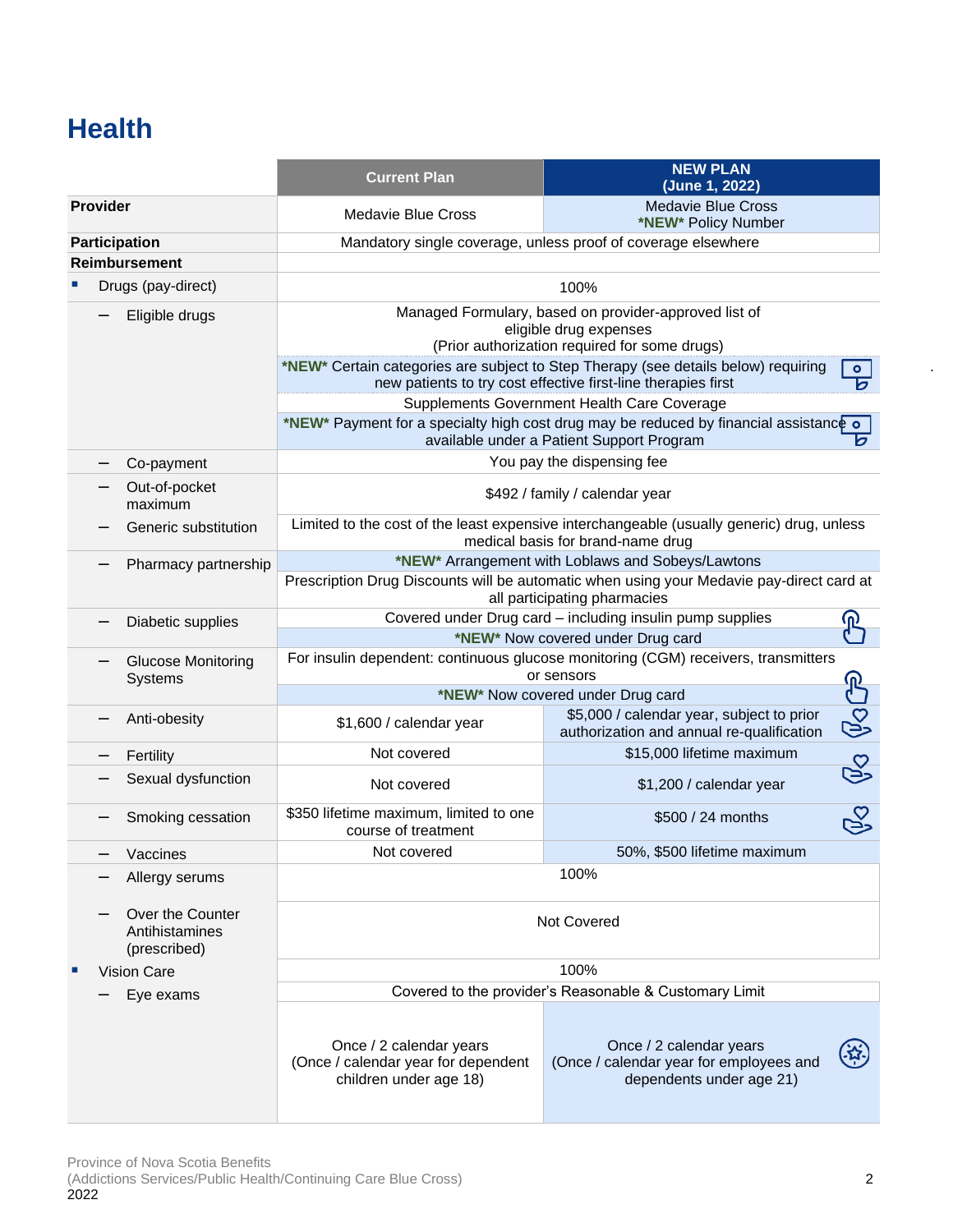| \$225 / 2 calendar years for<br>Frames<br>\$150 / 2 calendar years for<br>frames and lenses<br>frames and lenses<br>Lenses<br>(every calendar year for employees<br>(every calendar year for dependent<br>and dependents under age 21)<br>Laser-eye surgery<br>children under age 18)<br>Includes Laser-eye surgery<br>Includes Laser-eye surgery<br>100%<br>Ambulance<br>\$1,000 / calendar year<br>Covered<br>Maximum<br>100%<br>Hospital<br>Private/semi-private room<br>Semi-private room<br>Accommodations<br>100%<br>Paramedical practitioners<br>Combined maximum of \$1,000 /<br>Combined maximum of \$1,800 / calendar<br>Mental health<br>calendar year<br>year<br>practitioners<br>Includes: Counselling therapist, psychologist and social worker<br><b>NEW: Psychotherapist</b><br>Naturopath,<br>Combined maximum of \$1,500 / calendar<br>\$300 / calendar year / practitioner (not<br>Homeopath,<br>year<br>subject to combined maximum)<br>Osteopath<br>*NEW* no prescription required for<br>\$500 / calendar year / practitioner<br>Massage Therapist<br>physiotherapy<br>(subject to combined maximum)<br>and Chiropractor<br>Combined maximum of \$1,500 /<br>All other practitioners<br><b>NEW: Dietician</b><br>calendar year<br>Includes: Acupuncturist, chiropractor, chiropodist or podiatrist, homeopath,<br>massage therapist, naturopath, occupational therapist, osteopath, physiotherapist,<br>speech therapist<br>100%<br><b>Extended Health Benefits</b><br>Nursing and personal<br>\$5,000 / 12 consecutive months<br>\$10,000 / calendar year<br>care services<br>Covered<br>Accidental dental<br>Other diabetic<br>Covered, including insulin pumps<br>equipment<br>\$750 / ear / 5 consecutive years,<br>Hearing aids<br>\$1,000 / ear / 3 calendar years<br>includes repairs, does not include<br>includes repairs and batteries<br>batteries<br>\$100 / 12 months<br>\$200 / calendar year<br>Orthopedic shoes and<br>(\$300 for employees/dependents under age 21)<br>supplies<br>\$300 / 3 calendar years<br>Orthotics<br>\$200 / calendar year<br>(\$400 / calendar year for employees/dependents<br>(\$300 for dependents under age 21)<br>under age 21) |  | <b>Current Plan</b> | <b>NEW PLAN</b><br>(June 1, 2022) |
|-----------------------------------------------------------------------------------------------------------------------------------------------------------------------------------------------------------------------------------------------------------------------------------------------------------------------------------------------------------------------------------------------------------------------------------------------------------------------------------------------------------------------------------------------------------------------------------------------------------------------------------------------------------------------------------------------------------------------------------------------------------------------------------------------------------------------------------------------------------------------------------------------------------------------------------------------------------------------------------------------------------------------------------------------------------------------------------------------------------------------------------------------------------------------------------------------------------------------------------------------------------------------------------------------------------------------------------------------------------------------------------------------------------------------------------------------------------------------------------------------------------------------------------------------------------------------------------------------------------------------------------------------------------------------------------------------------------------------------------------------------------------------------------------------------------------------------------------------------------------------------------------------------------------------------------------------------------------------------------------------------------------------------------------------------------------------------------------------------------------------------------------------------------------------------------------------------|--|---------------------|-----------------------------------|
|                                                                                                                                                                                                                                                                                                                                                                                                                                                                                                                                                                                                                                                                                                                                                                                                                                                                                                                                                                                                                                                                                                                                                                                                                                                                                                                                                                                                                                                                                                                                                                                                                                                                                                                                                                                                                                                                                                                                                                                                                                                                                                                                                                                                     |  |                     |                                   |
|                                                                                                                                                                                                                                                                                                                                                                                                                                                                                                                                                                                                                                                                                                                                                                                                                                                                                                                                                                                                                                                                                                                                                                                                                                                                                                                                                                                                                                                                                                                                                                                                                                                                                                                                                                                                                                                                                                                                                                                                                                                                                                                                                                                                     |  |                     |                                   |
|                                                                                                                                                                                                                                                                                                                                                                                                                                                                                                                                                                                                                                                                                                                                                                                                                                                                                                                                                                                                                                                                                                                                                                                                                                                                                                                                                                                                                                                                                                                                                                                                                                                                                                                                                                                                                                                                                                                                                                                                                                                                                                                                                                                                     |  |                     |                                   |
|                                                                                                                                                                                                                                                                                                                                                                                                                                                                                                                                                                                                                                                                                                                                                                                                                                                                                                                                                                                                                                                                                                                                                                                                                                                                                                                                                                                                                                                                                                                                                                                                                                                                                                                                                                                                                                                                                                                                                                                                                                                                                                                                                                                                     |  |                     |                                   |
|                                                                                                                                                                                                                                                                                                                                                                                                                                                                                                                                                                                                                                                                                                                                                                                                                                                                                                                                                                                                                                                                                                                                                                                                                                                                                                                                                                                                                                                                                                                                                                                                                                                                                                                                                                                                                                                                                                                                                                                                                                                                                                                                                                                                     |  |                     |                                   |
|                                                                                                                                                                                                                                                                                                                                                                                                                                                                                                                                                                                                                                                                                                                                                                                                                                                                                                                                                                                                                                                                                                                                                                                                                                                                                                                                                                                                                                                                                                                                                                                                                                                                                                                                                                                                                                                                                                                                                                                                                                                                                                                                                                                                     |  |                     |                                   |
|                                                                                                                                                                                                                                                                                                                                                                                                                                                                                                                                                                                                                                                                                                                                                                                                                                                                                                                                                                                                                                                                                                                                                                                                                                                                                                                                                                                                                                                                                                                                                                                                                                                                                                                                                                                                                                                                                                                                                                                                                                                                                                                                                                                                     |  |                     |                                   |
|                                                                                                                                                                                                                                                                                                                                                                                                                                                                                                                                                                                                                                                                                                                                                                                                                                                                                                                                                                                                                                                                                                                                                                                                                                                                                                                                                                                                                                                                                                                                                                                                                                                                                                                                                                                                                                                                                                                                                                                                                                                                                                                                                                                                     |  |                     |                                   |
|                                                                                                                                                                                                                                                                                                                                                                                                                                                                                                                                                                                                                                                                                                                                                                                                                                                                                                                                                                                                                                                                                                                                                                                                                                                                                                                                                                                                                                                                                                                                                                                                                                                                                                                                                                                                                                                                                                                                                                                                                                                                                                                                                                                                     |  |                     |                                   |
|                                                                                                                                                                                                                                                                                                                                                                                                                                                                                                                                                                                                                                                                                                                                                                                                                                                                                                                                                                                                                                                                                                                                                                                                                                                                                                                                                                                                                                                                                                                                                                                                                                                                                                                                                                                                                                                                                                                                                                                                                                                                                                                                                                                                     |  |                     |                                   |
|                                                                                                                                                                                                                                                                                                                                                                                                                                                                                                                                                                                                                                                                                                                                                                                                                                                                                                                                                                                                                                                                                                                                                                                                                                                                                                                                                                                                                                                                                                                                                                                                                                                                                                                                                                                                                                                                                                                                                                                                                                                                                                                                                                                                     |  |                     |                                   |
|                                                                                                                                                                                                                                                                                                                                                                                                                                                                                                                                                                                                                                                                                                                                                                                                                                                                                                                                                                                                                                                                                                                                                                                                                                                                                                                                                                                                                                                                                                                                                                                                                                                                                                                                                                                                                                                                                                                                                                                                                                                                                                                                                                                                     |  |                     |                                   |
|                                                                                                                                                                                                                                                                                                                                                                                                                                                                                                                                                                                                                                                                                                                                                                                                                                                                                                                                                                                                                                                                                                                                                                                                                                                                                                                                                                                                                                                                                                                                                                                                                                                                                                                                                                                                                                                                                                                                                                                                                                                                                                                                                                                                     |  |                     |                                   |
|                                                                                                                                                                                                                                                                                                                                                                                                                                                                                                                                                                                                                                                                                                                                                                                                                                                                                                                                                                                                                                                                                                                                                                                                                                                                                                                                                                                                                                                                                                                                                                                                                                                                                                                                                                                                                                                                                                                                                                                                                                                                                                                                                                                                     |  |                     |                                   |
|                                                                                                                                                                                                                                                                                                                                                                                                                                                                                                                                                                                                                                                                                                                                                                                                                                                                                                                                                                                                                                                                                                                                                                                                                                                                                                                                                                                                                                                                                                                                                                                                                                                                                                                                                                                                                                                                                                                                                                                                                                                                                                                                                                                                     |  |                     |                                   |
|                                                                                                                                                                                                                                                                                                                                                                                                                                                                                                                                                                                                                                                                                                                                                                                                                                                                                                                                                                                                                                                                                                                                                                                                                                                                                                                                                                                                                                                                                                                                                                                                                                                                                                                                                                                                                                                                                                                                                                                                                                                                                                                                                                                                     |  |                     |                                   |
|                                                                                                                                                                                                                                                                                                                                                                                                                                                                                                                                                                                                                                                                                                                                                                                                                                                                                                                                                                                                                                                                                                                                                                                                                                                                                                                                                                                                                                                                                                                                                                                                                                                                                                                                                                                                                                                                                                                                                                                                                                                                                                                                                                                                     |  |                     |                                   |
|                                                                                                                                                                                                                                                                                                                                                                                                                                                                                                                                                                                                                                                                                                                                                                                                                                                                                                                                                                                                                                                                                                                                                                                                                                                                                                                                                                                                                                                                                                                                                                                                                                                                                                                                                                                                                                                                                                                                                                                                                                                                                                                                                                                                     |  |                     |                                   |
|                                                                                                                                                                                                                                                                                                                                                                                                                                                                                                                                                                                                                                                                                                                                                                                                                                                                                                                                                                                                                                                                                                                                                                                                                                                                                                                                                                                                                                                                                                                                                                                                                                                                                                                                                                                                                                                                                                                                                                                                                                                                                                                                                                                                     |  |                     |                                   |
|                                                                                                                                                                                                                                                                                                                                                                                                                                                                                                                                                                                                                                                                                                                                                                                                                                                                                                                                                                                                                                                                                                                                                                                                                                                                                                                                                                                                                                                                                                                                                                                                                                                                                                                                                                                                                                                                                                                                                                                                                                                                                                                                                                                                     |  |                     |                                   |
|                                                                                                                                                                                                                                                                                                                                                                                                                                                                                                                                                                                                                                                                                                                                                                                                                                                                                                                                                                                                                                                                                                                                                                                                                                                                                                                                                                                                                                                                                                                                                                                                                                                                                                                                                                                                                                                                                                                                                                                                                                                                                                                                                                                                     |  |                     |                                   |
|                                                                                                                                                                                                                                                                                                                                                                                                                                                                                                                                                                                                                                                                                                                                                                                                                                                                                                                                                                                                                                                                                                                                                                                                                                                                                                                                                                                                                                                                                                                                                                                                                                                                                                                                                                                                                                                                                                                                                                                                                                                                                                                                                                                                     |  |                     |                                   |
|                                                                                                                                                                                                                                                                                                                                                                                                                                                                                                                                                                                                                                                                                                                                                                                                                                                                                                                                                                                                                                                                                                                                                                                                                                                                                                                                                                                                                                                                                                                                                                                                                                                                                                                                                                                                                                                                                                                                                                                                                                                                                                                                                                                                     |  |                     |                                   |

Note: most expenses are reimbursed based on the insurer's assessment of reasonable and customary fees.

#### **What is Step Therapy?**

For many conditions, such as high blood pressure, diabetes, gout, high cholesterol and depression, there are a number of equally safe and effective treatment options to choose from.

Under Step Therapy, the plan will reimburse the cost of a therapeutic substitution by your pharmacist, making it easier for you to get proven, safe and effective treatments in a way that can save money for you and the drug plan.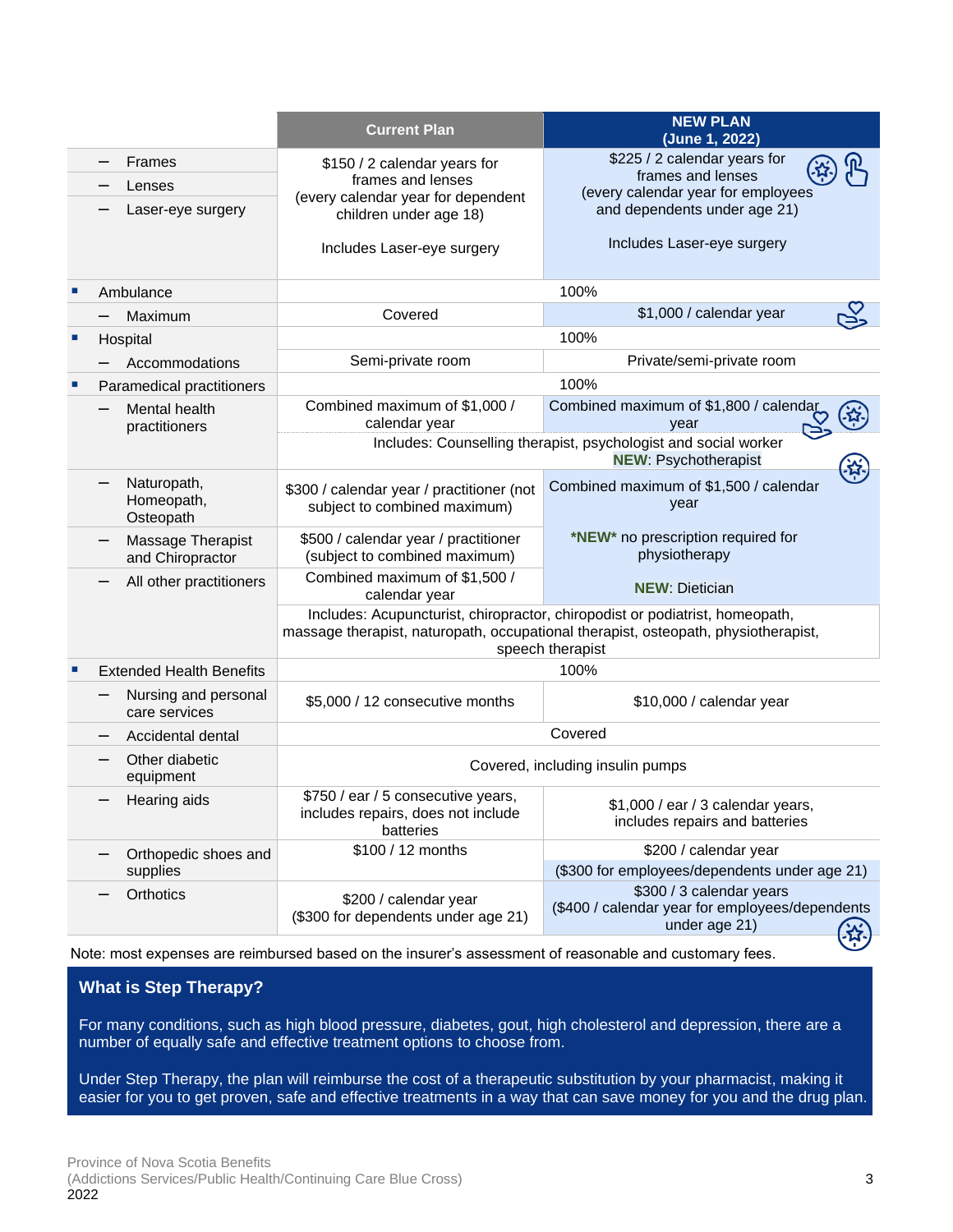# **Travel**

|                                                     |                                       | <b>Current Plan</b>                                                                                                                                                                                                                  | <b>NEW PLAN</b><br>(June 1, 2022)                                                 |
|-----------------------------------------------------|---------------------------------------|--------------------------------------------------------------------------------------------------------------------------------------------------------------------------------------------------------------------------------------|-----------------------------------------------------------------------------------|
|                                                     | <b>Provider</b>                       | Medavie Blue Cross                                                                                                                                                                                                                   | <b>SSQ</b>                                                                        |
| Participation                                       |                                       | Participation will align with Health. If you select single or family coverage for Health,<br>coverage will be the same for Travel. If you opt out of Health (with proof of coverage<br>elsewhere) you will not have Travel coverage. |                                                                                   |
| <b>Reimbursement</b>                                |                                       |                                                                                                                                                                                                                                      | 100%                                                                              |
|                                                     | Emergency out-of-<br>province/country | \$5,000,000 / incident / person                                                                                                                                                                                                      |                                                                                   |
|                                                     | health care                           | Matches provincial coverage                                                                                                                                                                                                          | Up to 60 days per trip                                                            |
|                                                     | Travel assistance                     |                                                                                                                                                                                                                                      | 24/7 services                                                                     |
|                                                     | Referrals                             | \$500,000 lifetime maximum / person<br>(medical services must be unavailable in Canada and approved by provincial health<br>plan)                                                                                                    |                                                                                   |
| <b>Pre-existing condition</b><br><b>limitations</b> |                                       | Exclusions for pre-existing conditions /<br>medical stability                                                                                                                                                                        | No exclusions for pre-existing conditions;<br>however, claim must be an emergency |

### **Dental**

|                                                                        | <b>Current Plan</b>                                    | <b>NEW PLAN</b><br>(June 1, 2022)                                                                                                                                                                   |
|------------------------------------------------------------------------|--------------------------------------------------------|-----------------------------------------------------------------------------------------------------------------------------------------------------------------------------------------------------|
| <b>Provider</b>                                                        | Medavie Blue Cross                                     | <b>Medavie Blue Cross</b><br>*NEW* Policy Number                                                                                                                                                    |
| <b>Participation</b>                                                   |                                                        | Mandatory single coverage unless proof of coverage elsewhere.<br>Participation will align with Health. If you select single or family<br>coverage for Health, coverage will be the same for Dental. |
| <b>Reimbursement</b>                                                   |                                                        |                                                                                                                                                                                                     |
| Basic services<br>(e.g., oral exams, cleaning, fillings<br>and x-rays) | 100%                                                   |                                                                                                                                                                                                     |
| Recall exams                                                           |                                                        | 1 / Calendar Year                                                                                                                                                                                   |
|                                                                        | 2 / calendar year for dependents<br>under age 18       | 2 / calendar year for employees<br>and dependents under age 213                                                                                                                                     |
| Scaling maximum                                                        | 4 units / calendar year                                | 2 units / calendar year                                                                                                                                                                             |
| Endodontic/Periodontic services<br>(e.g. root canals)                  | 80%                                                    |                                                                                                                                                                                                     |
| Scaling maximum                                                        | 12 units / calendar year<br>(combined with Basic)      | 10 units / calendar year<br>(combined with Basic)                                                                                                                                                   |
| Major services<br>(e.g., dentures, crowns and bridges)                 | 80%                                                    |                                                                                                                                                                                                     |
| Maximum for Basic, Endodontic/<br>Periodontic and Major services       | \$1,000 per calendar year                              | \$1,500 per calendar year                                                                                                                                                                           |
| Orthodontics (braces)                                                  | 50%<br>\$2,000 lifetime maximum<br>Adults and children |                                                                                                                                                                                                     |
| Dental fee guide                                                       | <b>Current General Practitioner Fee Guide</b>          |                                                                                                                                                                                                     |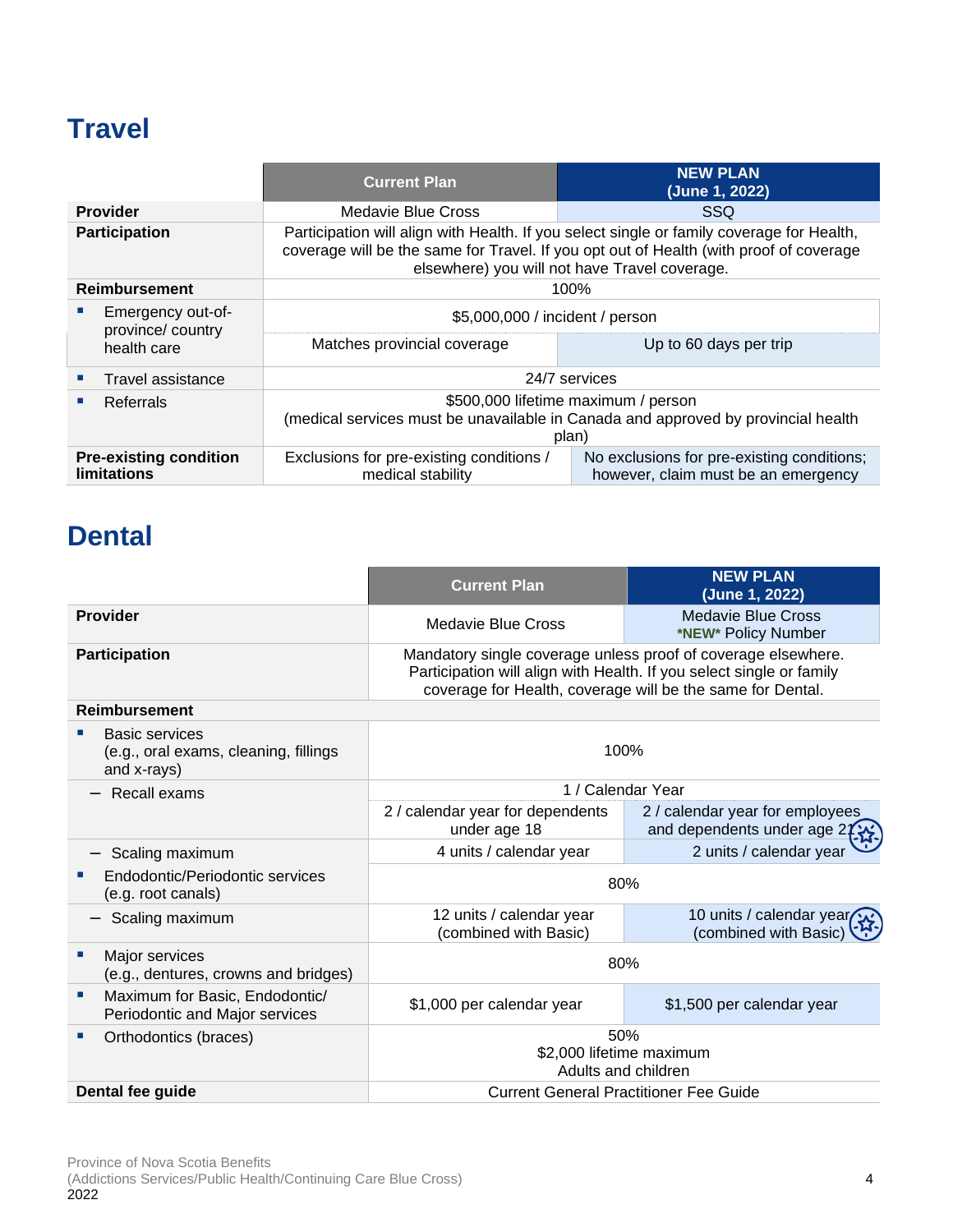### **Life Insurance**

|                                 | <b>NEW PLAN</b><br><b>Current Plan</b><br>(June 1, 2022)                               |                                                                                                   |
|---------------------------------|----------------------------------------------------------------------------------------|---------------------------------------------------------------------------------------------------|
| <b>Provider</b>                 | Sun Life                                                                               | Manulife                                                                                          |
| <b>Participation</b>            |                                                                                        | Mandatory coverage                                                                                |
| <b>Insured persons</b>          | You                                                                                    | You and your family                                                                               |
| Coverage                        |                                                                                        |                                                                                                   |
| You                             | 2 X annual earnings, rounded down to<br>the nearest \$1,000,<br>maximum is \$1,000,000 | 2 X annual earnings, rounded up to<br>$\mathbb{Z}$<br>the nearest \$1,000,<br>\$1,500,000 maximum |
| Spouse                          | Not covered                                                                            | \$5,000                                                                                           |
| Dependent children              |                                                                                        | \$2,500                                                                                           |
| <b>Evidence of insurability</b> |                                                                                        | Not required                                                                                      |

# **Optional Life Insurance**

|                                 | <b>Current Plan</b>                                                     | <b>NEW PLAN</b><br>(June 1, 2022)                                   |
|---------------------------------|-------------------------------------------------------------------------|---------------------------------------------------------------------|
| <b>Provider</b>                 | Sun Life                                                                | Manulife                                                            |
| <b>Participation</b>            |                                                                         | Optional                                                            |
| <b>Insured persons</b>          |                                                                         | You and your family                                                 |
| Coverage                        |                                                                         |                                                                     |
| You                             | 1 to 2 X annual earnings, rounded<br>down to the nearest \$1,000        | \$500,000 maximum<br>$\mathcal{X}$                                  |
| Your spouse                     | \$250,000 maximum<br>(in units of \$10,000)                             | (in units of $$10,000$ )                                            |
| Dependent children              | \$50,000 maximum (in units of \$5,000)<br>\$2,500, \$5,000, or \$10,000 |                                                                     |
| <b>Evidence of insurability</b> |                                                                         | Not required for first \$50,000 within 60 days of becoming eligible |

# **Optional AD&D Insurance**

|                                 | <b>Current Plan</b> | <b>NEW PLAN</b><br>(June 1, 2022)                |  |
|---------------------------------|---------------------|--------------------------------------------------|--|
| <b>Provider</b>                 |                     | <b>SSQ</b><br>ZШ                                 |  |
| <b>Participation</b>            |                     | Optional                                         |  |
| <b>Insured persons</b>          |                     | You and your family                              |  |
| Coverage                        |                     |                                                  |  |
| You                             | Not covered         | \$500,000 maximum (in units of \$10,000)         |  |
| Spouse                          |                     | 50% of employee amount, or 60% if no<br>children |  |
| Dependent children              |                     | 10% of employee amount, or 20% if no<br>spouse   |  |
| <b>Evidence of insurability</b> |                     | Not required                                     |  |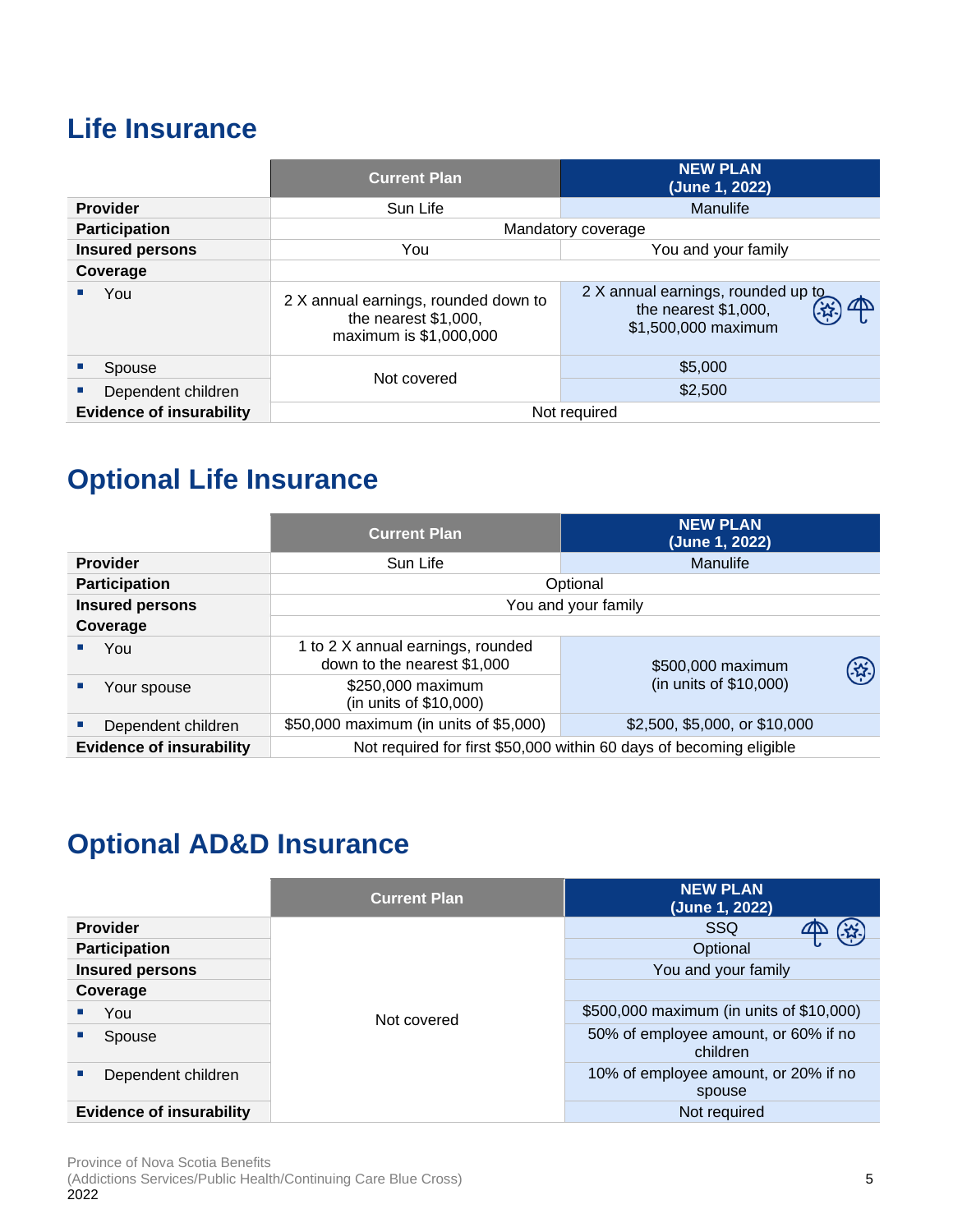### **Optional Critical Illness Insurance**

|                                 | <b>Current Plan</b> | <b>NEW PLAN</b><br>(June 1, 2022)                                             |  |
|---------------------------------|---------------------|-------------------------------------------------------------------------------|--|
| <b>Provider</b>                 |                     | Manulife                                                                      |  |
| <b>Participation</b>            |                     | Optional                                                                      |  |
| <b>Insured persons</b>          |                     | You and your family                                                           |  |
| Coverage                        |                     |                                                                               |  |
| You and spouse                  | Not covered         | \$150,000 maximum (in units of \$5,000<br>starting at \$10,000)               |  |
| Dependent children              |                     | \$10,000                                                                      |  |
| <b>Evidence of insurability</b> |                     | Not required for first \$25,000, pre-existing<br>condition limitation applies |  |

### **Post-Retirement Benefits**

#### **For Retirements on or after June 1, 2022**

Eligibility for post-retirement benefits and cost-sharing is not changing. Coverage for retirees differs from the active employee plan. You will receive your Retiree Benefits Coverage summary upon your retirement. See the HANS site for more information on retiree benefits. Travel coverage terminates at retirement.

### **Questions?**

If you have questions about your benefits, please talk to your Benefits Administrator. You can also call Health Association Nova Scotia at 1-866-886-7246.

For more information on benefits, please visit [www.healthassociation.ns.ca](http://www.healthassociation.ns.ca/) and select the **Benefits Plan Member Information** button.

*This benefits summary replaces any previous versions. Health Association Nova Scotia reserves the right to review the employee benefits program and to modify, amend, discontinue, and/or make exceptions to the program. All information is subject to change. This document provides a snapshot of the key benefits available to you under the proposed Health Association Nova Scotia Single Group Benefits Plan. In the case of a discrepancy, the contracts will prevail. More details on the plan will follow closer to the implementation date.*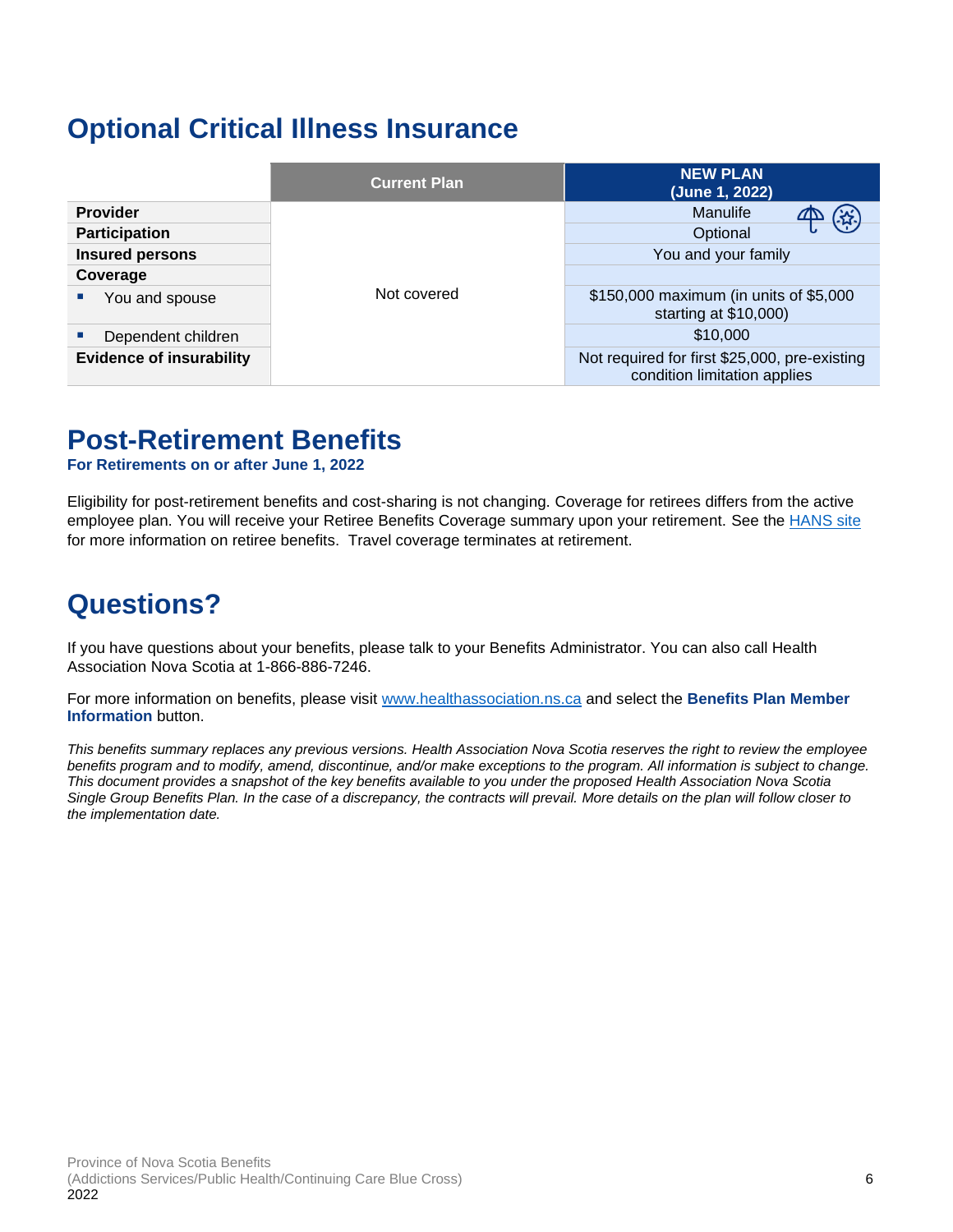# <span id="page-8-0"></span>**HEALTH ASSOCIATION<br>NOVA SCOTIA** Your Group Benefit Rate Sheet For the 2022-2023 plan year

Health Association Nova Scotia and the Provincial Group Benefits Transition Committee worked together to ensure our benefits plans meet the needs of Nova Scotia Healthcare Workers and remains financially sustainable into the future. Together, we completed the annual financial review of our plans to determine premium rates.

The rates for the new Plan are included below. These will be effective **June 1, 2022**. *Between April 1, 2022 and May 31, 2022 the current plan rates will remain in place*.

- Rates are based on current plan use and expected trends for the future.
- For coverage details, please see your **B[enefits Summary](#page-2-0)**.

#### **HEALTH, TRAVEL & DENTAL**

Premium costs are shared, your employer pays 65% and you pay 35%. Premiums are deducted over 24 pay periods per year.

| <b>Monthly Premium Rate</b>                      | <b>Current Monthly</b> |                                     | <b>New Monthly</b> | Total amount you pay<br>per pay period<br>(24 periods/year) |
|--------------------------------------------------|------------------------|-------------------------------------|--------------------|-------------------------------------------------------------|
| <b>HEALTH &amp; TRAVEL &amp; DENTAL COVERAGE</b> |                        | <b>HEALTH &amp; TRAVEL COVERAGE</b> |                    |                                                             |
| <b>Under Age 65</b>                              |                        | <b>Under Age 70</b>                 |                    |                                                             |
| Single                                           | \$140.25               | Single                              | $$129.88 + $1.00$  | $$22.73 + $0.18$                                            |
|                                                  | ۰                      | Over/Under Age 70                   | $$186.86 + $2.00$  | $$32.70 + $0.35$                                            |
| Family                                           | \$346.21               | Family                              | $$308.00 + $2.00$  | $$53.90 + $0.35$                                            |
| Over Age 65                                      |                        | Over Age 70                         |                    |                                                             |
| Single                                           | \$81.75                | Single                              | $$64.80 + $1.00$   | $$11.34 + $0.18$                                            |
| Family                                           | \$218.47               | Family                              | $$160.40 + $2.00$  | $$28.07 + $0.35$                                            |
|                                                  |                        | <b>DENTAL COVERAGE</b>              |                    |                                                             |
|                                                  |                        | Single                              | \$44.36            | \$7.76                                                      |
|                                                  |                        | Family                              | \$98.96            | \$17.32                                                     |

#### **OTHER INSURANCE**

- Basic Life & Dependent Life: Typically, premium rates are shared equally.
- Optional coverage is 100% paid by you.

| <b>Monthly Premium Rate</b>                 | <b>Current Monthly</b>           | <b>New Monthly</b>       |  |
|---------------------------------------------|----------------------------------|--------------------------|--|
| Basic Life Insurance (per \$1,000)          | \$0.156                          | \$0.15                   |  |
| Basic Dependent Life Insurance (per family) | $\overline{\phantom{a}}$         | \$2.00                   |  |
| Long-term Disability                        | Employees remain in current plan | Not in HANS (NSAHO) Plan |  |
| Optional AD&D Insurance                     |                                  | You Only: \$0.12         |  |
| (rates per \$10,000 of Principal Sum)       | $\overline{\phantom{0}}$         | You & Family: \$0.22     |  |